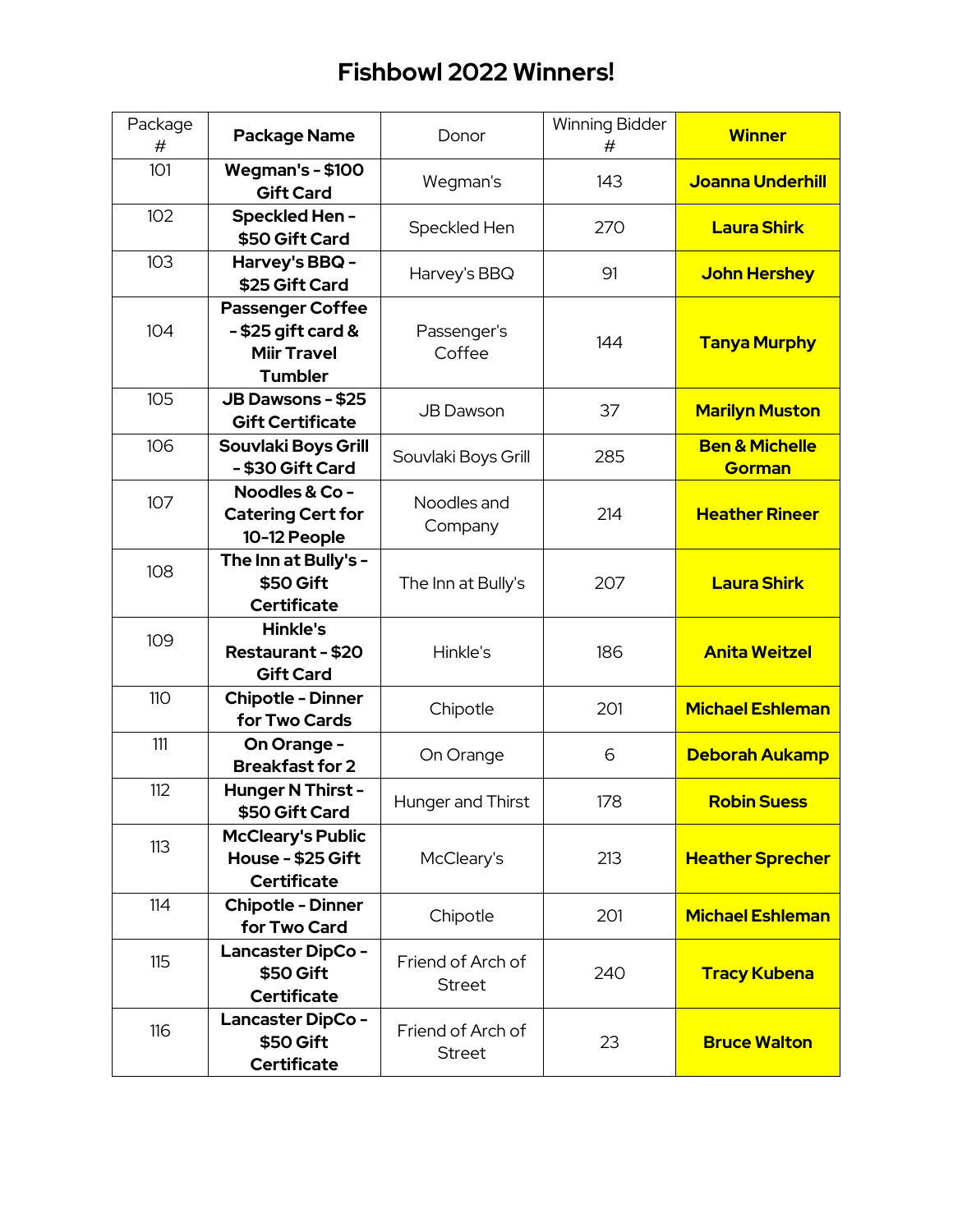| Package<br># | <b>Package Name</b>                                                                            | Donor                                                  | <b>Winning Bidder</b><br># | <b>Winner</b>          |
|--------------|------------------------------------------------------------------------------------------------|--------------------------------------------------------|----------------------------|------------------------|
| 118          | Lancaster<br><b>Distilleries Spirit</b><br><b>Crate</b>                                        | Lancaster<br><b>Distilleries</b>                       | 55                         | <b>Julie Mathers</b>   |
| 119          | <b>Our Town Brewery</b><br>- \$25 Gift Card                                                    | Samantha Vollrath<br>and Andy Fisher                   | 270                        | <b>Laura Shirk</b>     |
| 120          | Cabalar<br>Neighborhood<br><b>Butcher &amp; Eatery -</b><br>\$25 Gift Card                     | Samantha Vollrath<br>and Andy Fisher                   | 186                        | <b>Anita Weitzel</b>   |
| 121          | <b>Lancaster DipCo &amp;</b><br>Tellus360-\$25<br><b>Card Bundle</b>                           | Samantha Vollrath<br>and Andy Fisher                   | 242                        | <b>Amy Antonucci</b>   |
| 122          | Zoetropolis<br><b>Cinema Stillhouse</b><br>- \$25 Gift Card                                    | Samantha Vollrath<br>and Andy Fisher                   | 144                        | <b>Tanya Murphy</b>    |
| 123          | A Night with Arch<br><b>Street Center</b>                                                      | Susanna Schober-<br>Schaum                             | 272                        | <b>Melanie Edwards</b> |
| 124          | Shady Maple - \$25<br><b>Gift Card</b>                                                         | <b>Shady Maple</b>                                     | 16                         | <b>Susan Baker</b>     |
| 201          | <b>Lemon Street</b><br><b>Market Gift Bag</b>                                                  | Lemon Street<br>Market                                 | 225                        | <b>Joe Mills</b>       |
| 202          | <b>Man's Best Friend</b><br><b>Basket</b>                                                      | <b>That Fish Place</b>                                 | 287                        | <b>Calvin Young</b>    |
| 203          | A Package of<br>Delights from<br><b>Telltale Dress</b>                                         | <b>Telltale Dress</b>                                  | 217                        | <b>Tamara Ewalt</b>    |
| 204          | <b>Summer Nights</b><br><b>Fire Pit</b>                                                        | Behavioral<br>Healthcare<br>Corporation                | 49                         | <b>Pickersgill</b>     |
| 205          | <b>Mama's Money</b><br><b>Tree</b>                                                             | Mama Herhsey                                           | 159                        | <b>Carolyn Neel</b>    |
| 206          | <b>Puzzling Purple</b><br><b>Piggy Prize</b>                                                   | Mama Herhsey                                           | 32                         | <b>Julio Fernandez</b> |
| 207          | <b>Basket of Cheer -</b><br><b>Arch Street Center</b><br><b>Board of Directors</b>             | <b>Arch Street Center</b><br><b>Board of Directors</b> | 21                         | <b>Sonya Mylin</b>     |
| 208          | <b>Epic PVP: Fantasy</b><br>Game &<br><b>SpiderMan's</b><br><b>Tangled Web</b><br><b>Comic</b> | The Comic Store                                        | 291                        | <b>Tim Donst</b>       |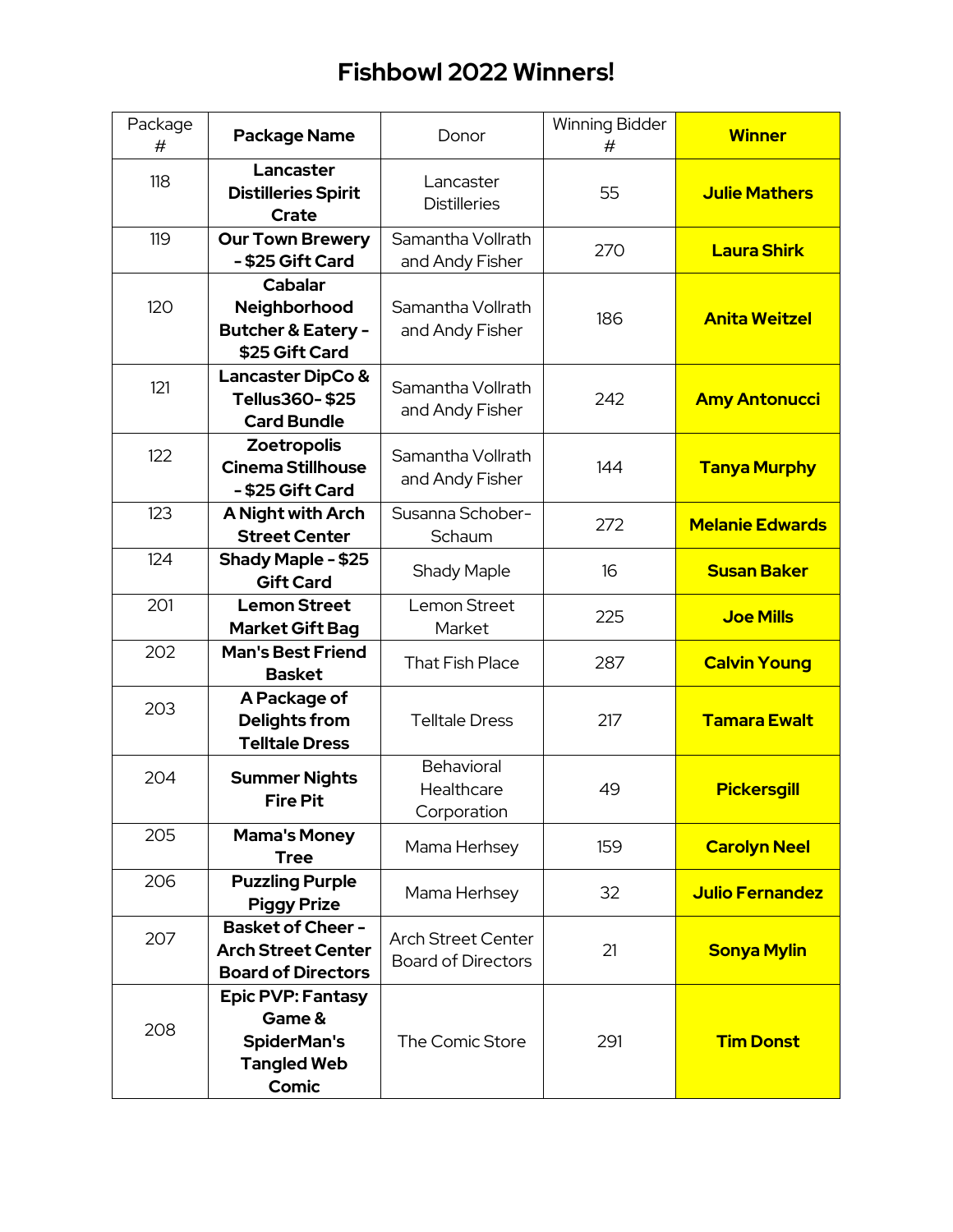| Package<br># | <b>Package Name</b>                                                                     | Donor                                | <b>Winning Bidder</b><br># | <b>Winner</b>                |
|--------------|-----------------------------------------------------------------------------------------|--------------------------------------|----------------------------|------------------------------|
| 209          | My Aunt Debbie -<br><b>Basket of Goodies</b>                                            | My Aunt Debbie                       | 226                        | <b>Britt Schmoyer</b>        |
| 210          | <b>Mystery Chicken</b>                                                                  | Killian Family                       | 161                        | <b>Pam Tsapalas</b>          |
| 211          | <b>Vacation Fund Box</b>                                                                | Deb & Jay Aukamp                     | 176                        | <b>Bethany Hartzog</b>       |
| 212          | <b>Bed &amp; Breakfast</b><br>Package at the<br><b>Eden Resorts</b>                     | <b>Eden Resort</b>                   | 21                         | <b>Sonya Mylin</b>           |
| 213          | <b>Branches of</b><br><b>Chances</b>                                                    | Susan Calhoun and<br>Julio Fernandez | 53                         | <b>Tracy Becker</b>          |
| 214          | <b>Outdoor Party</b><br><b>Bucket</b>                                                   | The Becker Family                    | 196                        | <b>Maian McCauley</b>        |
| 216          | <b>Ben and a LOTTO</b><br><b>His Friends</b>                                            | Friend of Arch of<br><b>Street</b>   | 191                        | <b>Sarah Sikorski</b>        |
| 217          | <b>Epic PVP: Fantasy</b><br>Game &<br><b>SpiderMan's</b><br><b>Tangled Web</b><br>Comic | The Comic Store                      | 291                        | <b>Tim Donst</b>             |
| 218          | <b>Princess Summer</b><br><b>Fun Basket</b>                                             | Laura and<br>Stephanie               | 16                         | <b>Susan Baker</b>           |
| 219          | <b>Lancaster Creative</b><br><b>Reuse Basket</b>                                        | Lancaster Creative<br>Reuse          | 141                        | Debra Kauffman               |
| 220          | #IBelong Back to<br><b>School Bag</b>                                                   | Laura and<br>Stephanie               | 287                        | <b>Calvin Young</b>          |
| 221          | Spiderman<br><b>Summer Fun</b><br><b>Basket</b>                                         | Laura and<br>Stephanie               | 193                        | <b>Elizabeth Materia</b>     |
| 222          | <b>Penn Stone Fire</b><br><b>Pit</b>                                                    | Penn Stone                           | 196                        | <b>Maian McCauley</b>        |
| 223          | It's Raining Luck! -<br>Deb & Bruce<br><b>Kauffman</b>                                  | Deb & Bruce<br>Kauffman              | 178                        | <b>Robin Suess</b>           |
| 224          | It's Raining Luck! -<br>Deb & Bruce<br>Kauffman                                         | Deb & Bruce<br>Kauffman              | 6                          | <b>Deborah Aukamp</b>        |
| 225          | <b>Cracked Pepper</b><br><b>Essentials Box</b>                                          | Cracked Pepper<br>Catering           | 241                        | <b>Eileen Wise</b>           |
| 226          | <b>Spa Basket</b>                                                                       | Kristen Loose                        | 187                        | <b>Phil &amp; Kim Gibson</b> |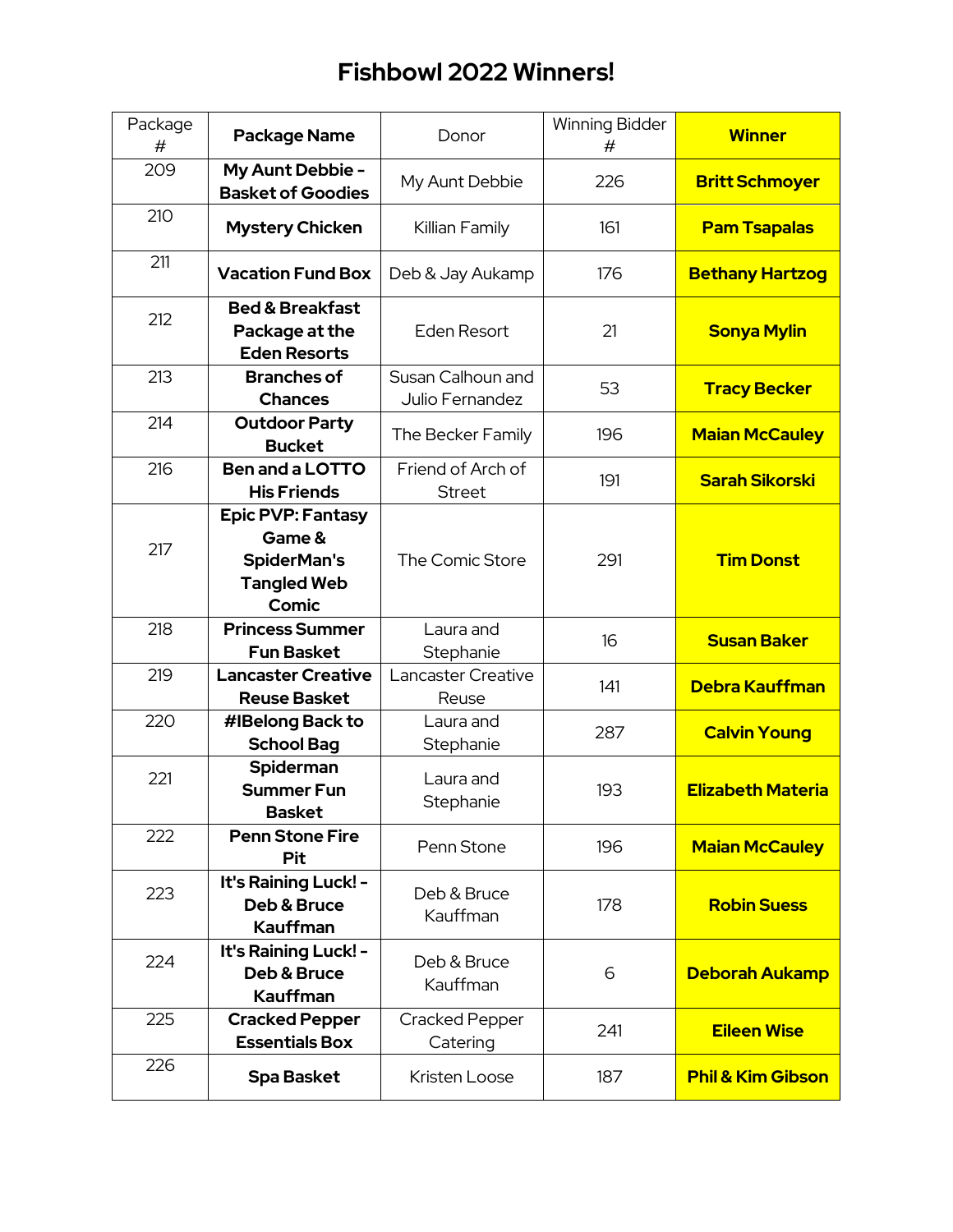| Package<br># | <b>Package Name</b>                                                             | Donor                              | <b>Winning Bidder</b><br># | <b>Winner</b>                               |
|--------------|---------------------------------------------------------------------------------|------------------------------------|----------------------------|---------------------------------------------|
| 227          | <b>Lottery Tree</b>                                                             | Friend of Arch of<br><b>Street</b> | 287                        | <b>Calvin Young</b>                         |
| 301          | Kindgom Ink<br>Tattoo - \$100 Gift<br><b>Certificate</b>                        | Kingdom Ink<br>Tattoo              | 217                        | <b>James Akers</b>                          |
| 302          | <b>Bald Eagle</b><br><b>Triptych - Mateer</b><br><b>Wildlife</b><br>Photography | <b>Tim Mateer</b>                  | 291                        | <b>Tim Donst</b>                            |
| 303          | <b>Bellissimo -</b><br><b>Original Artwork</b><br>by Andy Smith                 | <b>Andy Smith</b>                  | 158                        | <b>Carolyn Neel</b>                         |
| 304          | <b>Original Artwork</b><br>by Tracy Becker                                      | <b>Tracy Becker</b>                | 13                         | <b>Mark Babec</b>                           |
| 305          | "Kaya" by Michelle<br>Johnsen                                                   | Michelle Johnsen                   | 255                        | <b>Lisa Vollrath</b>                        |
| 306          | "Famine Walls" &<br>"DipCo Fire" Prints<br>by Michelle<br>Johnsen               | Michelle Johnsen                   | 294                        | <b>Kristen Lefever-</b><br><b>Schuller</b>  |
| 307          | "Watercolors"<br><b>Block Print by</b><br><b>Michelle Johnsen</b>               | Michelle Johnsen                   | 223                        | <b>Michael Lehman</b>                       |
| 401          | Rocky Springs - 4<br><b>Glow Bowling</b><br><b>Passes</b>                       | Rocky Springs                      | 8                          | <b>Greg Gehman</b>                          |
| 402          | <b>Sight &amp; Sound</b><br><b>Theatre - 2 Tickets</b><br>to "David"            | Sight and Sound                    | 220                        | <b>Patricia DeLong</b>                      |
| 403          | <b>Tanglewood</b><br><b>Manor - 4 Greens</b><br>& Cart Fees                     | Tanglewood<br>Manor                | 27                         | <b>Marie DeLong</b>                         |
| 404          | <b>Waltz Vineyards -</b><br><b>2 Full Tastings</b>                              | <b>Waltz Vineyard</b>              | 264                        | <b>Christine Feeser</b>                     |
| 405          | <b>Barnstormers</b><br><b>Basket</b>                                            | Lancaster<br><b>Barnstormers</b>   | 256                        | <b>Maria Weaver-</b><br><b>Hollowinczky</b> |
| 406          | Choo Choo Barn -<br><b>4 Admissions</b>                                         | Choo Choo Barn                     | 7                          | <b>Kate Henry</b>                           |
| 407          | <b>Evolution Yoga - 5</b><br><b>Class Card Gift</b><br>Card                     | <b>Evolution Yoga</b>              | 191                        | <b>Sarah Sikorski</b>                       |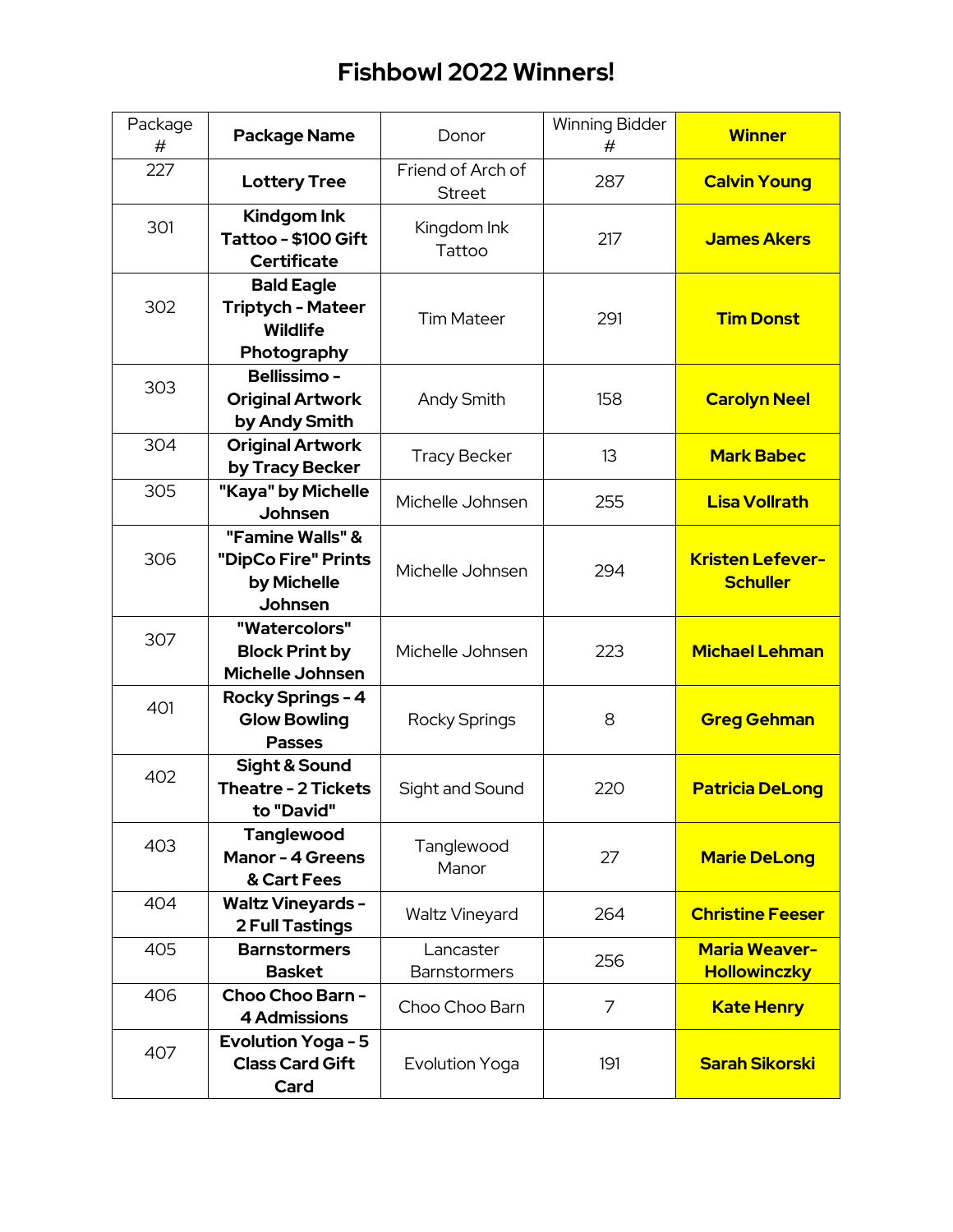| Package<br># | <b>Package Name</b>                                                                              | Donor                               | <b>Winning Bidder</b><br># | <b>Winner</b>                              |
|--------------|--------------------------------------------------------------------------------------------------|-------------------------------------|----------------------------|--------------------------------------------|
| 408          | <b>Comfort Inn New</b><br>Holland - 2 Night<br><b>Stay in Executive</b><br><b>Suite</b>          | Comfort Inn New<br>Holland          | 186                        | <b>Anita Weitzel</b>                       |
| 409          | <b>Comfort Inn New</b><br><b>Holland - One</b><br><b>Night Stay in</b><br><b>Executive Suite</b> | Comfort Inn New<br>Holland          | 270                        | <b>Laura Shirk</b>                         |
| 410          | Decades - \$20<br>Tokens and \$25<br><b>Gift Card</b>                                            | Decades                             | 189                        | <b>Madison</b><br><b>Brubaker</b>          |
| 412          | <b>Lancaster Science</b><br><b>Factory - One Year</b><br><b>Family Plus</b><br><b>Membership</b> | Lancaster Science<br>Factory        | 248                        | <b>Maria Bryce</b>                         |
| 413          | <b>Stumpy's Hatchet</b><br><b>House Lancaster -</b><br>\$50 Gift Card                            | Stumpy's Hatchet<br>Hosue           | 8                          | <b>Greg Gehman</b>                         |
| 414          | <b>Nissley Vineyards -</b><br>4 Tickets to<br><b>Summerfest</b>                                  | Nissley Vineyards                   | 285                        | <b>Ben &amp; Michelle</b><br><b>Gorman</b> |
| 415          | <b>Lake Tobias</b><br><b>Wildlife Park - 3</b><br><b>Adventure Passes</b>                        | Lake Tobias                         | 7                          | <b>Kate Henry</b>                          |
| 416          | LaserDome-2<br><b>Extreme Passes</b>                                                             | LaserDome                           | 160                        | <b>Melanie Dietrick</b>                    |
| 417          | Longwood<br><b>Gardens - 2 Guest</b><br>Passes                                                   | Longwood<br>Gardens                 | 270                        | <b>Laura Shirk</b>                         |
| 418          | <b>EPAC - 2 Tickets</b>                                                                          | <b>EPAC</b>                         | 189                        | <b>Madison</b><br><b>Brubaker</b>          |
| 419          | Refreshing<br><b>Mountain - 2 Aerial</b><br><b>Excursion Tours</b>                               | Refreshing<br>Mountain              | 285                        | <b>Ben &amp; Michelle</b><br><b>Gorman</b> |
| 420          | <b>Lancaster Virtual</b><br><b>Reality Lounge - 2</b><br><b>One Hour Gift</b><br>Cards           | Lancaster Virtual<br>Reality Lounge | 13                         | <b>Mark Babec</b>                          |
| 421          | Philadelphia<br>Museum of Art - 2<br><b>Admission Passes</b>                                     | Philadelpha<br>Museum of Art        | 18                         | <b>Susanna Schaum</b>                      |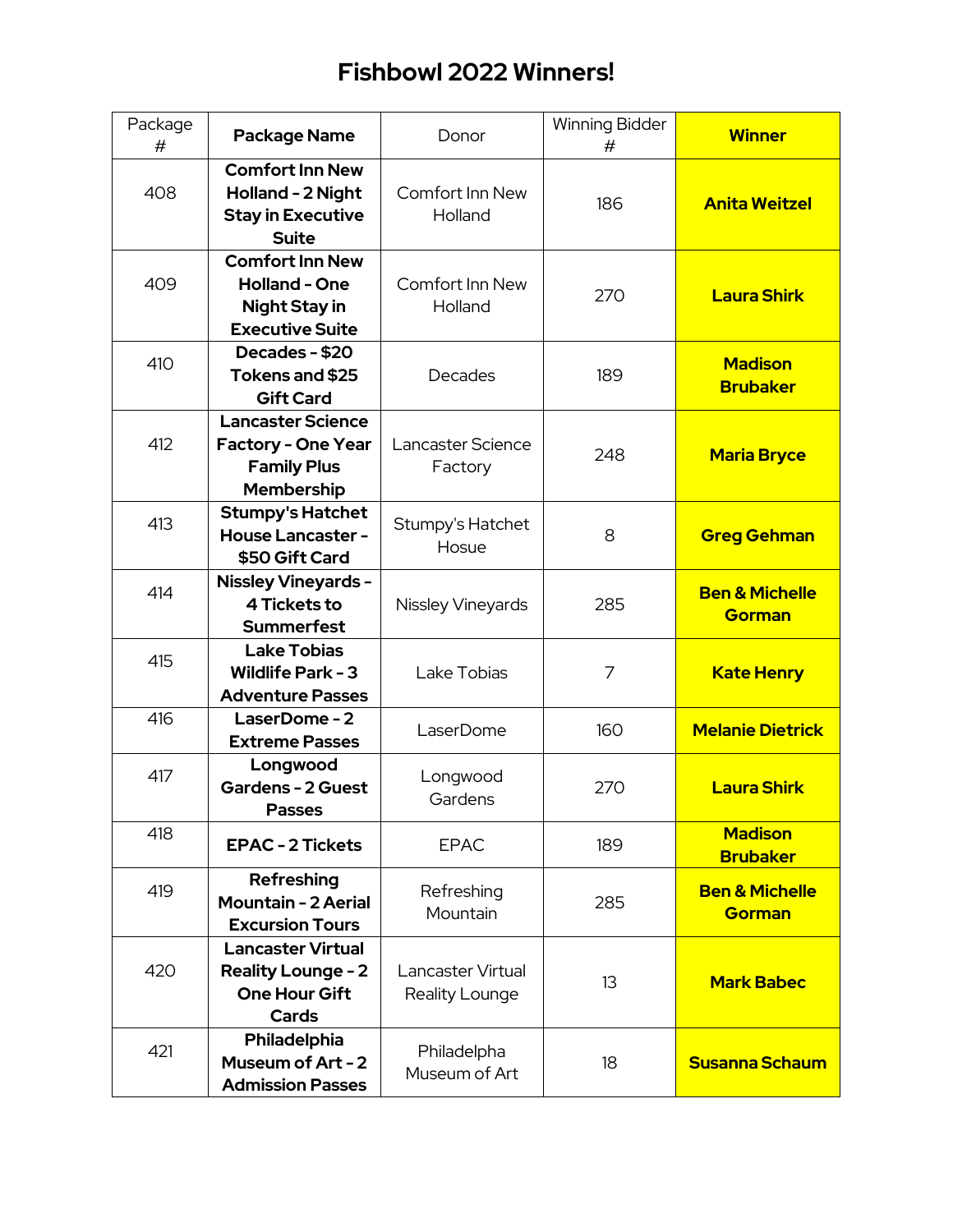| Package<br># | <b>Package Name</b>                                                                                  | Donor                              | <b>Winning Bidder</b><br># | <b>Winner</b>                     |
|--------------|------------------------------------------------------------------------------------------------------|------------------------------------|----------------------------|-----------------------------------|
| 422          | <b>30 Minute 1:1</b><br><b>Yoga/Mindfulness</b><br><b>Session - Julie</b><br><b>Mathers Coaching</b> | Julie Mather's<br>Coaching         | 187                        | <b>Kim &amp; Phil Gibson</b>      |
| 423          | <b>Phillies vs San</b><br><b>Francisco Giants -</b><br><b>4 Tickets</b>                              | Phillies                           | 196                        | <b>McCually</b>                   |
| 424          | <b>HersheyPark</b><br><b>Happy</b>                                                                   | Lori & Mike Martin                 | 191                        | <b>Sarah Sikorski</b>             |
| 425          | <b>Fulton Theatre</b><br>\$150 Gift<br><b>Certificate</b>                                            | Friend of Arch of<br><b>Street</b> | 241                        | <b>Eileen Wise</b>                |
| 501          | <b>XBox Series 3</b><br><b>Fortnite + Rocket</b><br><b>League Bundle</b>                             | Friend of Arch of<br><b>Street</b> | 197                        | <b>Pia Fenimore</b>               |
| 601          | <b>Nancy Bradley</b><br><b>Designs Jewelry</b>                                                       | Nancy Bradley<br>Designs           | 204                        | <b>Kristin Labezius</b>           |
| 602          | Handmade<br><b>Earrings</b>                                                                          | Kreatively Kenzie                  | 189                        | <b>Madison</b><br><b>Brubaker</b> |
| 603          | <b>Tree of Life Triloka</b><br><b>Earrings</b>                                                       | Friend of Arch of<br><b>Street</b> | 248                        | <b>Maria Bryce</b>                |
| 604          | <b>Stud and Dangling</b><br><b>Summer Earring</b><br><b>Set</b>                                      | Nani's Attic<br>Creations          | 156                        | <b>Cindy Warnecke</b>             |
| 605          | <b>Dangle Summer</b><br><b>Earring Set</b>                                                           | Nani's Attic<br>Creations          | 136                        | <b>Fern Dennis</b>                |
| 606          | <b>Hand-Crafted</b><br>Bags: cross-body,<br>makeup and craft<br>bags                                 | Debra Kaufman                      | 136                        | <b>Fern Dennis</b>                |
| 607          | Handmade cross-<br>body Handbag by<br><b>Deb Kauffman</b>                                            | Debra Kaufman                      | 283                        | <b>Allison Moss</b>               |
| 701          | <b>Ruth Bader</b><br><b>Ginsburg Mugs-</b><br><b>Set of Three</b>                                    | Amy Burk                           | 281                        | <b>Judy Lightfoot</b>             |
| 702          | <b>Ruth Bader</b><br><b>Ginsburg Mugs-</b><br><b>Set of Two</b>                                      | Amy Burk                           | 219                        | <b>Lori Martin</b>                |
| 703          | <b>Ruth Bader</b><br><b>Ginsburg Mug</b>                                                             | Amy Burk                           | 192                        | <b>Angie Lightfoot</b>            |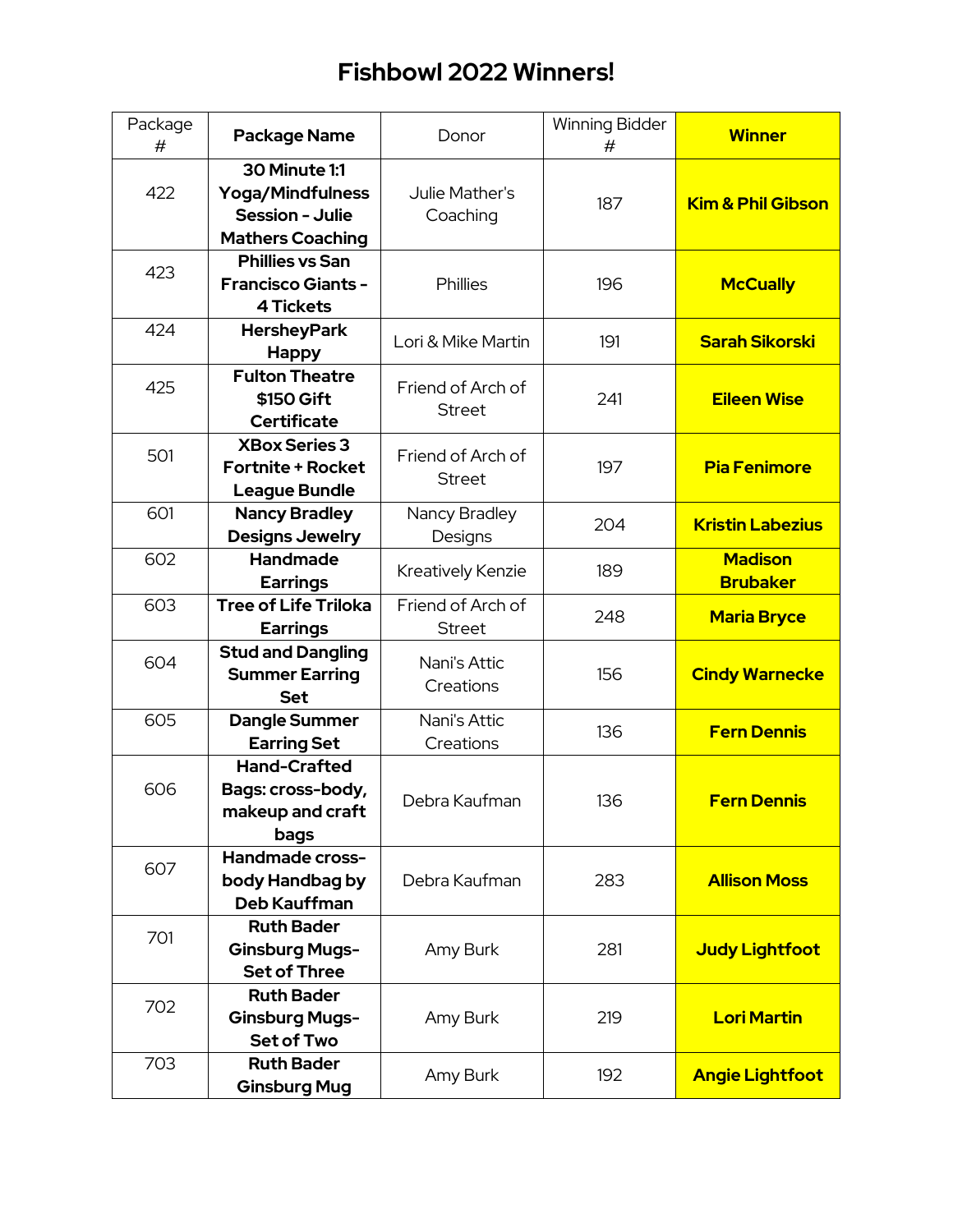| Package<br># | <b>Package Name</b>                                                                             | Donor                                     | Winning Bidder<br># | <b>Winner</b>                               |
|--------------|-------------------------------------------------------------------------------------------------|-------------------------------------------|---------------------|---------------------------------------------|
| 704          | <b>DentistRX</b><br><b>Intellisonic Sonic</b><br><b>Toothbrush &amp; UV</b><br><b>Sanitizer</b> | Friend of Arch of<br><b>Street</b>        | 6                   | <b>Deb Aukamp</b>                           |
| 705          | Tineco iFloor3<br><b>Complete Wet Dry</b><br>Vacuum                                             | Friend of Arch of<br><b>Street</b>        | 204                 | <b>Kristin Labezius</b>                     |
| 706          | Homemade<br>Afghan - Cynthia<br><b>Hummel</b>                                                   | Cynthia Hummel                            | 188                 | <b>Nicole Zahour</b>                        |
| 707          | <b>Handmade Cat</b><br><b>Scratcher</b>                                                         | <b>Brad Hollowinczky</b>                  | 191                 | <b>Sarah Sikorski</b>                       |
| 708          | Calligraphy<br><b>Exploration Kit-</b><br><b>Curio Gallery &amp;</b><br><b>Creative Supply</b>  | Curio Gallery &<br><b>Creative Supply</b> | 240                 | <b>Tracy Kubena</b>                         |
| 710          | Mister Car Wash -<br>4 Platinum<br><b>Exterior wash</b><br>passes                               | Mister Car Wash                           | 156                 | <b>Cindy Warnecke</b>                       |
| 711          | <b>Crocheted Grogu-</b><br><b>Knittings Nerdy</b><br>Cousin                                     | Knitting's Nerdy<br>Cousin                | 178                 | <b>Robin Suess</b>                          |
| 712          | Homemade<br>Afghan - Cynthia<br><b>Hummel</b>                                                   | Cynthia Hummel                            | 91                  | <b>John and Mary</b><br><b>Etta Hershey</b> |
| 713          | <b>Hummingbirds</b>                                                                             | Debbie Long                               | 8                   | <b>Greg Gehman</b>                          |
| 714          | <b>Ficus Retusa Tree</b>                                                                        | Deb & Jay Aukamp                          | 144                 | <b>Tanya Murphy</b>                         |
| 715          | <b>Handmade ANDY</b><br><b>WARHOL Sock</b><br><b>Monkey</b>                                     | David Hershey &<br>Anthony Lasoskie       | 147                 | <b>David Hershey</b>                        |
| 716          | <b>Crocheted Plush</b><br>Avocato                                                               | Peyton Becker                             | 201                 | <b>Michael Eshleman</b>                     |
| 717          | <b>Crocheted Ruth</b><br><b>Bader Ginsburg</b><br><b>Doll and Book</b>                          | Knitting's Nerdy<br>Cousin                | 188                 | <b>Nicole Zahour</b>                        |
| 718          | <b>Space - Ice Bucket</b><br>and \$25 Gift<br><b>Certificate</b>                                | Space                                     | 37                  | <b>Marilyn Muston</b>                       |